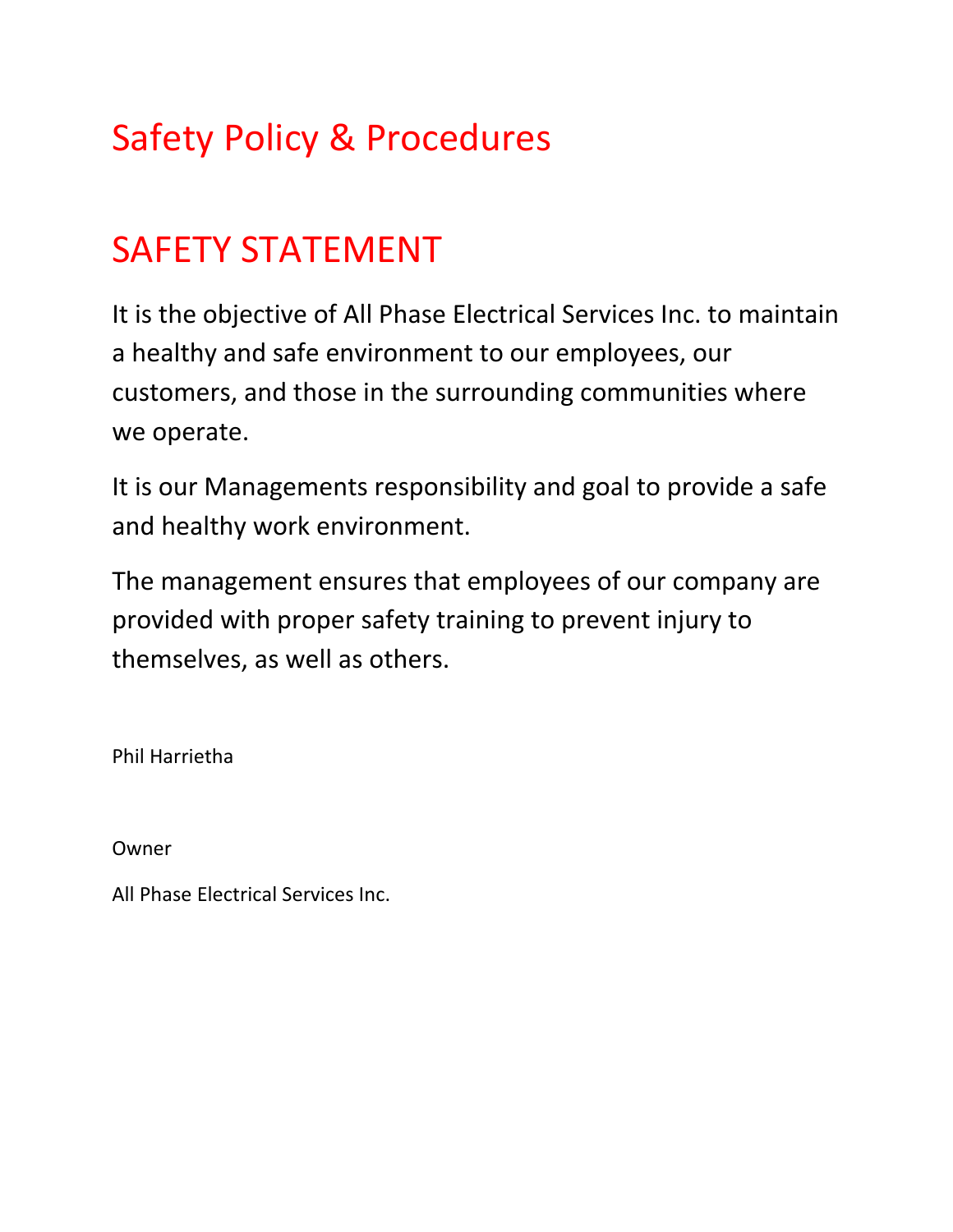## **TABLE OF CONTENTS**

| <b>Injury Prevention</b>                       | Page 3  |
|------------------------------------------------|---------|
| <b>Personal Injury Reporting</b>               | Page 5  |
| <b>Accident Prevention</b>                     | Page 6  |
| Ladders                                        | Page 7  |
| <b>Safety Talk / Safety Forms</b>              | Page 8  |
| Scaffolds                                      | Page 9  |
| <b>Guard Rails</b>                             | Page 9  |
| <b>Trenches and Excavations</b>                | Page 10 |
| <b>Access to Work Areas</b>                    | Page 10 |
| <b>Wall Bracing</b>                            | Page 10 |
| Housekeeping, Storage, Clean-up                | Page 10 |
| <b>Tool Maintenance</b>                        | Page 11 |
| Lighting                                       | Page 11 |
| Materials Handling / Lifting                   | Page 11 |
| <b>Lockout Procedure</b>                       | Page 12 |
| Working Beside Unprotected Openings and Edges  | Page 13 |
| <b>Working from Swing Stages</b>               | Page 13 |
| <b>Powered Elevating Work Platforms</b>        | Page 13 |
| Live Circuits                                  | Page 14 |
| <b>Fire Protection</b>                         | Page 15 |
| Hazardous Material Identification and Handling | Page 16 |
| <b>WHMIS Hazard Symbols</b>                    | Page 17 |
| <b>Safety Harnesses and Lanyards</b>           | Page 18 |
| Lifelines                                      | Page 19 |
| <b>Fall Protection</b>                         | Page 20 |
| Hand Positions for lifting                     | Page 24 |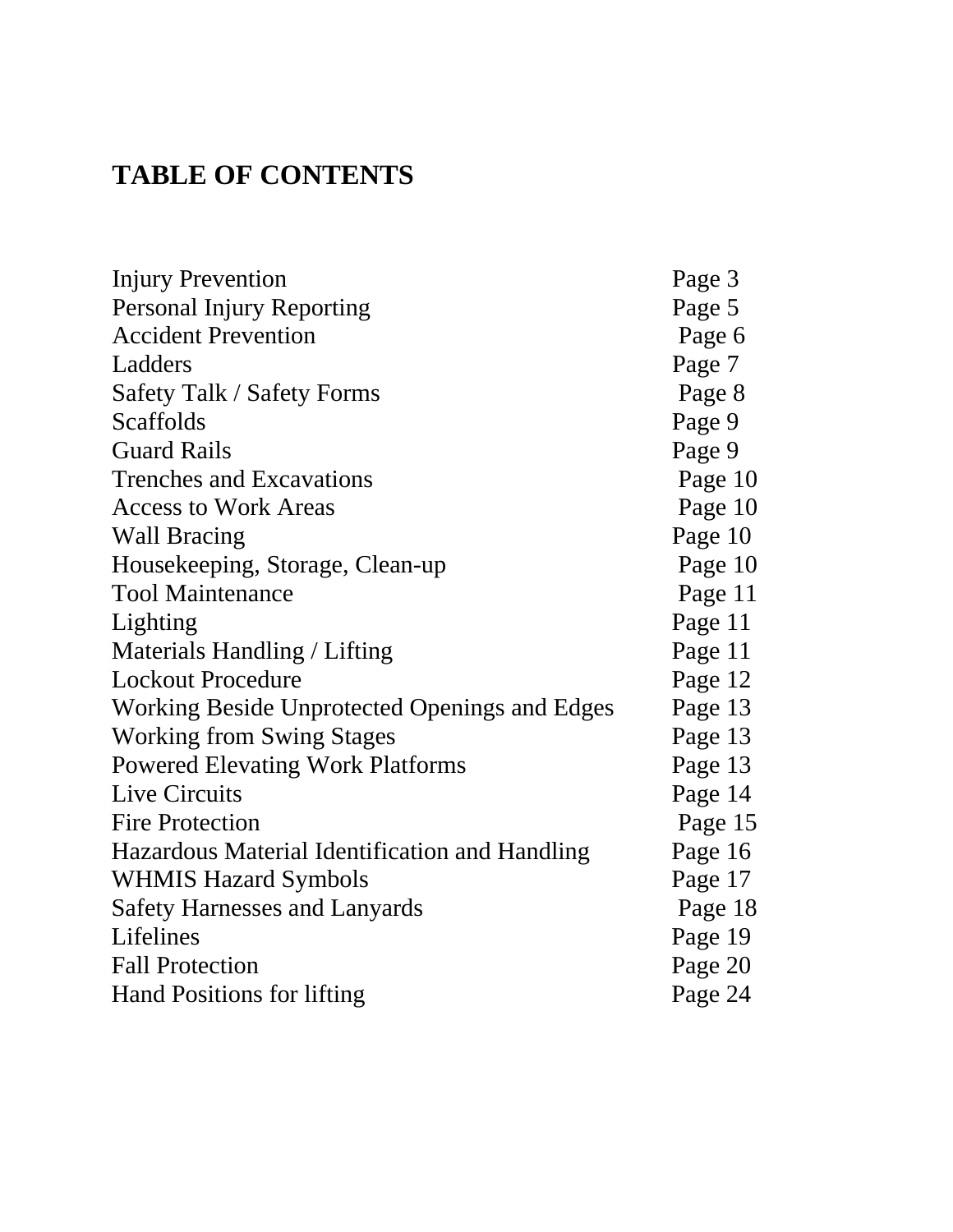### **INJURY PREVENTION General Personal Protection:**

For your personal protection on the job, do not wear: -loose clothing or cuffs -greasy or oily clothing, gloves or boots, -torn or ragged clothing -finger rings or neck chains Shirts and long pants shall be worn at all times.

### **Head Protection:**

Workers must obtain and wear, at all times on the job, a CSA certified Class B safety hat.

(Do not paint or drill holes in the safety hat; replace damaged cracked hats immediately).

## **Foot Protection:**

1. At all times on the job, workers must wear CSA certified grade 1 footwear or CSA

certified footwear with heavy-duty toes and sole protection.

2. Work boots should be fully laced and tied.

3. Replace badly worn or deteriorated work boots.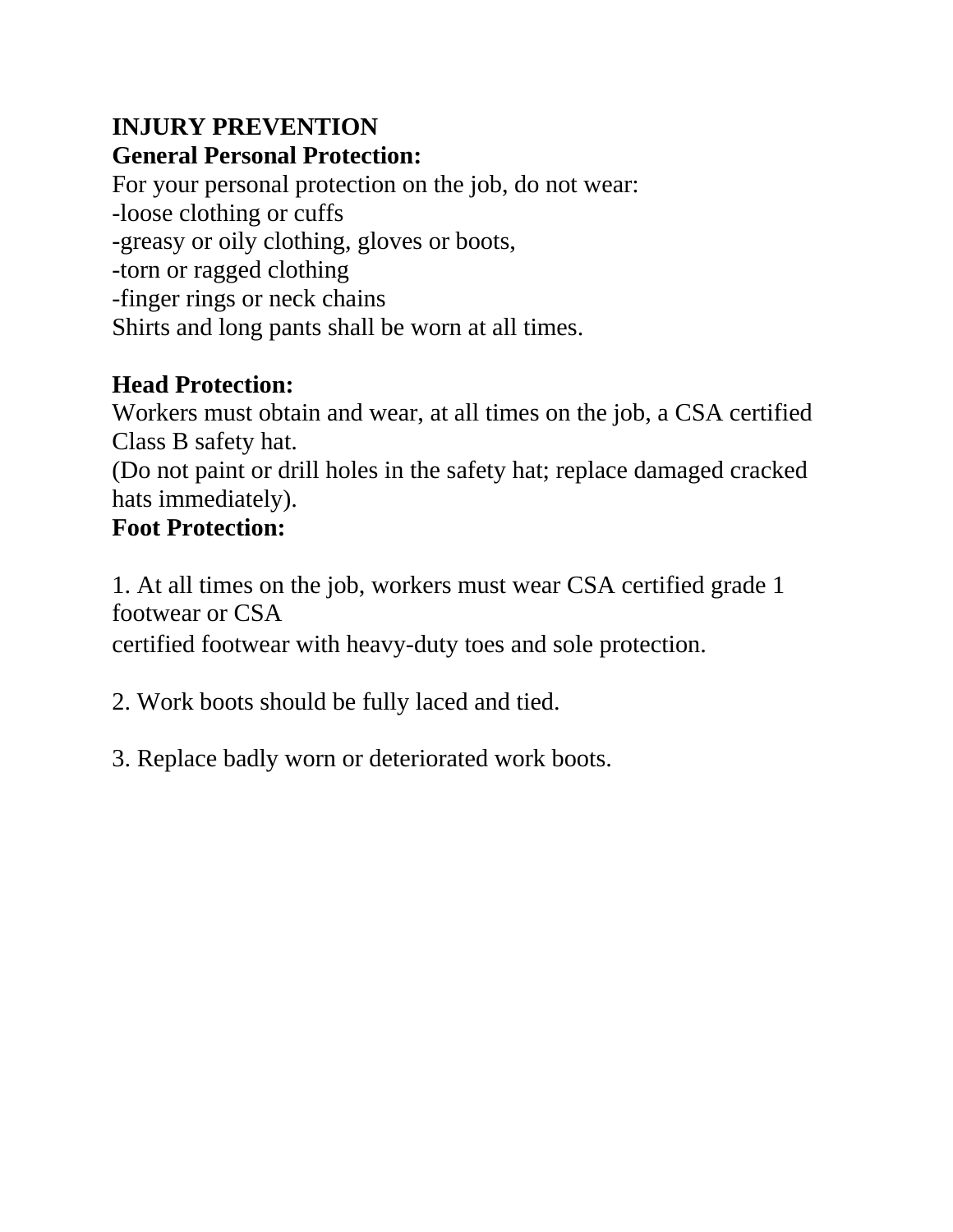### **INJURY PREVENTION CONTINUED**

## **Eye Protection:**

Cover goggles are required for workers drilling overhead or into concrete, masonry and drywall, when using power and actuated tools, and when chipping, grinding or cutting.

The Company will provide each employee with a pair of safety glasses. The employee is responsible for having safety glasses with him/her and insuring that they are usable. The Company will replace safety glasses that have become worn due to use on Company work.

## **Hearing Protection:**

1. It is recommended that each worker have hearing protection available for use at his or her work station since continuous exposure to excessive noise from certain construction activities can lead to hearing loss.

2. Hearing protection is available in three general types:

-earmuffs (when properly fitted and worn; these generally provide more protection than earplugs);

-disposable earplugs (made of pliable material, one size fits all but can be used once only);

-permanent plugs (must be fitted to provide a good seal but can be washed and reused).

### **Personal Protective Equipment:**

In addition to mandatory hard hats and safety boots, other personal protective equipment such as eye protection, hearing protection and fall-arrest devices must be worn when required. There may also be a requirement for gloves, respirators or specially designed protective clothing under certain hazardous conditions.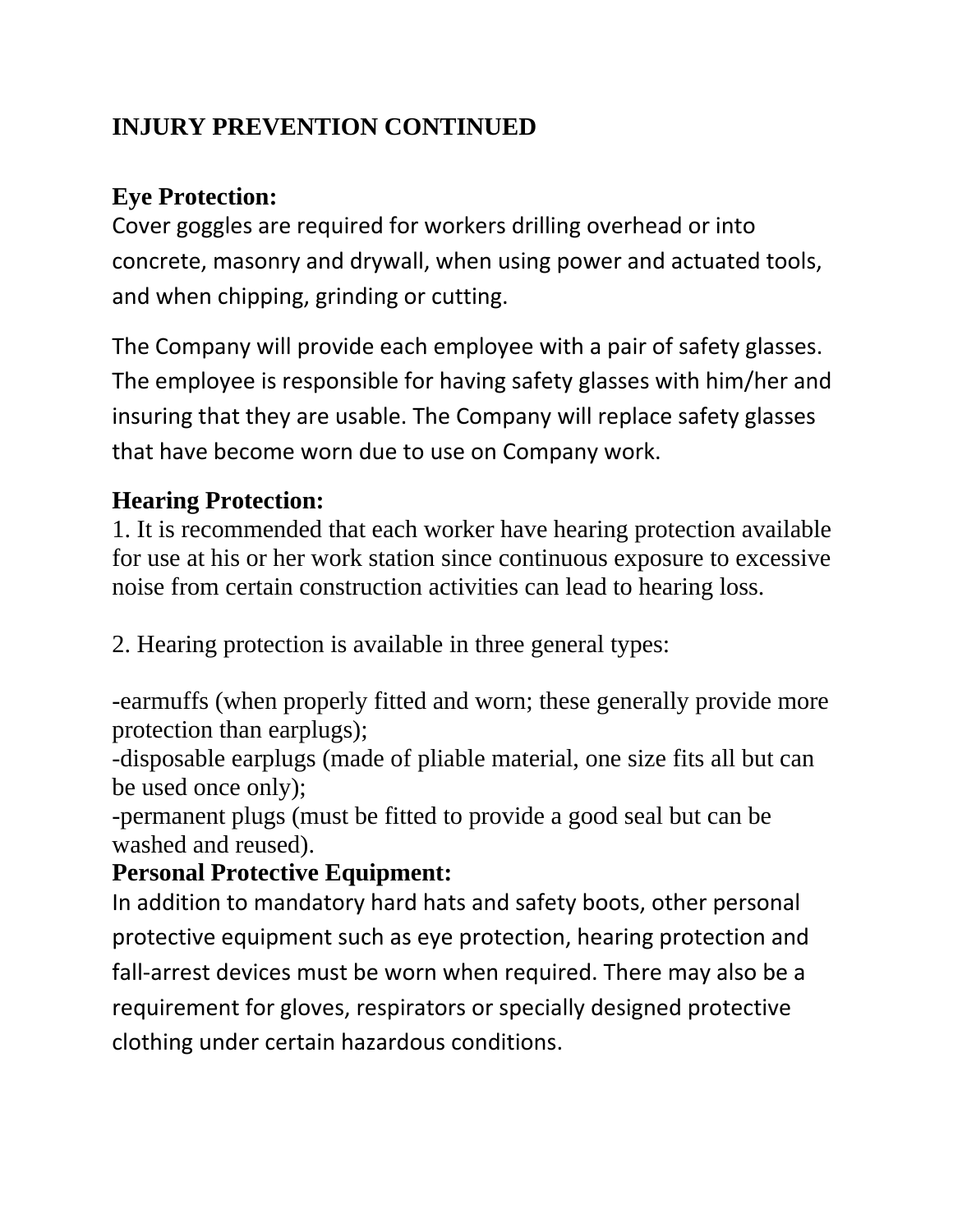# **PERSONAL INJURY REPORTING:**

SHOULD YOU BE INVOLVED IN AN INCIDENT WHICH RESULTS IN A PERSONAL INJURY **WHILE YOU ARE ON THE JOB**, YOU ARE REQUIRED TO FOLLOW THESE DIRECTIONS:

Contact the supervisor to report the incident, **NO MATTER HOW MINOR**. You are to call the office at any time to report the incident. There is an answering service to take your call should you need to call after hours.

 $\triangleright$  If you reach the answering service please leave a message indicating that you are reporting a work-related accident and give us the telephone number where you may be called within the next 48 hours.

Note that **YOU** are responsible to contact the supervisor **YOURSELF** (if possible) of any work related injury. You are also required to notify the client of the jobsite that you are working at.

 $\triangleright$  **ALL** injuries are to be reported within 24 hours even if there is no lost time. You are to report any incident, which although not considered serious at the time, may be a cause for concern two or three days following the accident date. Late reports or injuries resulting out of a previously unreported accident will be contested.

 $\triangleright$  When reporting, be prepared to offer the following information:

1. Your name and the name of the client to whom you are assigned

2. Date, hour and where you were when the accident occurred.

3. What happened to cause the accident?

4. Explain part of the body injured and identify right or left side.

5. Was medical attention required? By whom and where?

6. Will you miss work as a result of the accident? For how long?

7. Were there any witnesses? Was anyone else involved?

8. Give a telephone number where you may be reached.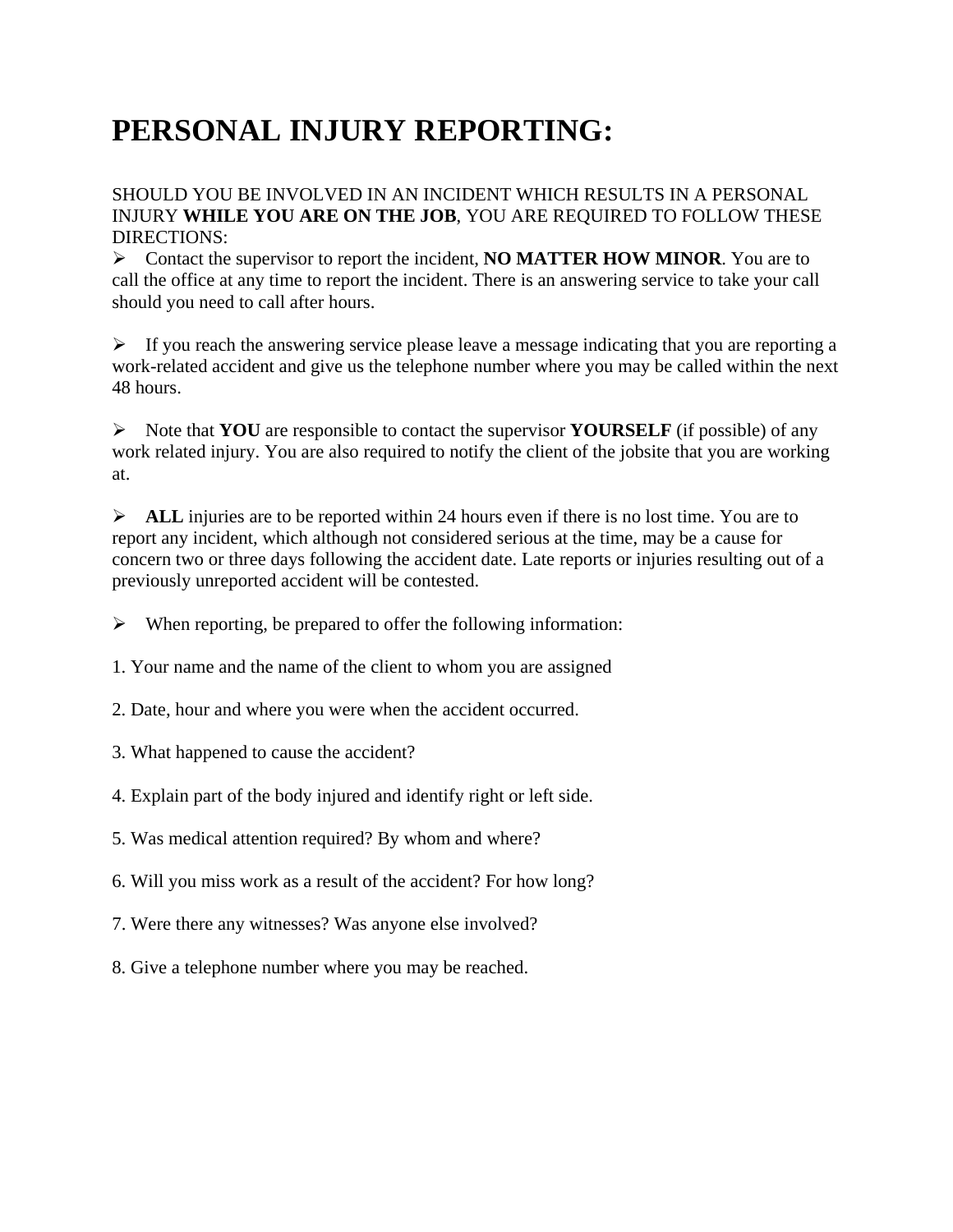# **ACCIDENT PREVENTION**

## **Ladders:**

Ladders present a major hazard. Three main causes of accidents must be guarded against.

1. Climbing or descending improperly.

2. Failure to secure ladders at top and bottom.

3. Broken or unsafely placed ladders.

Ladders shall be set up one foot out for every three to four feet up.

When climbing up or down, workers should always face the ladder.

Ladders should be set up on a firm, level surface. Portable ladders are to have non-slip bases.

Ladders with weakened, broken, bent or missing steps; broken or bent side rails, broken, damaged or missing non-slip bases; or otherwise defective parts, shall not be used and should be tagged and removed from the site.

If a ladder is used for access from one work level to another, the side rails should extend a minimum of 90 cm (3 feet) above the landing.

Watch for overhead power lines before attempting to erect any ladder.

Aluminum ladders must not be used near overhead power lines.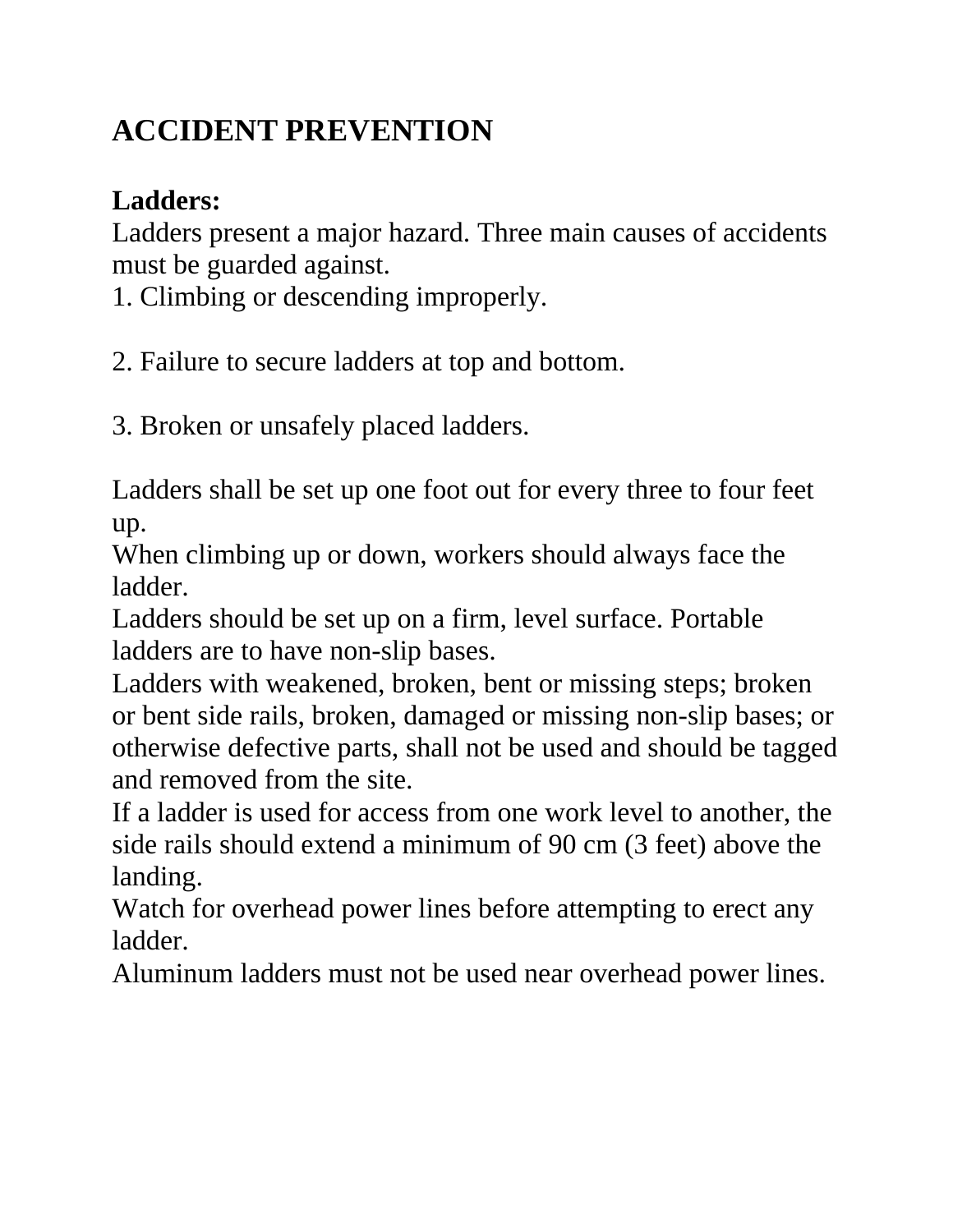# **Ladders**

#### **Ladders were involved in fatal falls in 2004**

Ladders require a special approach to safety.

When you think about it, preventing falls from ladders is different from preventing falls through floor openings, for instance, or from roof edges.

Fall-arrest equipment such as harnesses and fall prevention equipment such as guardrails generally won't protect people climbing up and down ladders.

The most common fall hazards in residential and commercial construction involve ladders. Falls result when ladders are:

- $\times$  not tied off at the top
- $\times$  in poor condition
- used the wrong way

A few simple rules can prevent most falls from ladders.

 $\triangleright$  Make sure the ladder is set up on a firm level surface.

 $\triangleright$  Always face the ladder when you're climbing up or down.

 $\triangleright$  Maintain three-point contact when climbing up and down a ladder or working from it. Threepoint contact means on hand and two feet or two hands and one foot on the ladder at all times. Your chances of falling will be reduced if you maintain three-point contact.

 $\triangleright$  Don't carry anything in your hands. Carry your tools in a belt or pouch. Use a rope to lift and lower equipment and material.

 $\triangleright$  Secure the ladder at top and bottom. Consider using ladder stabilizing attachments at the base and top.

 $\triangleright$  Never over-reach to get at something off to one side. Re-position the ladder instead.

- $\triangleright$  Where possible, use a scaffold or elevating work platform instead of a ladder.
- $\triangleright$  With extension ladders, make sure the ladder is:
- $\checkmark$  Free of damage to rungs, side rails, and hardware
- $\checkmark$  Set up so that the base is level and the bottom can't slip
- $\checkmark$  Sloped between 1:3 and 1:4
- $\checkmark$  Tall enough to extend at least 90 cm (3 feet) above the landing area at the top
- Secured at the top if it will be a regular means of access
- $\triangleright$  With no step ladders, make sure the ladder is:
- $\checkmark$  Free of damage (no cracks in rungs or side rails, no excessive play in hinges)
- $\checkmark$  Set up with legs fully extended and spreader arms locked
- $\checkmark$  Tall enough to let you work while keeping your waist below the top of the ladder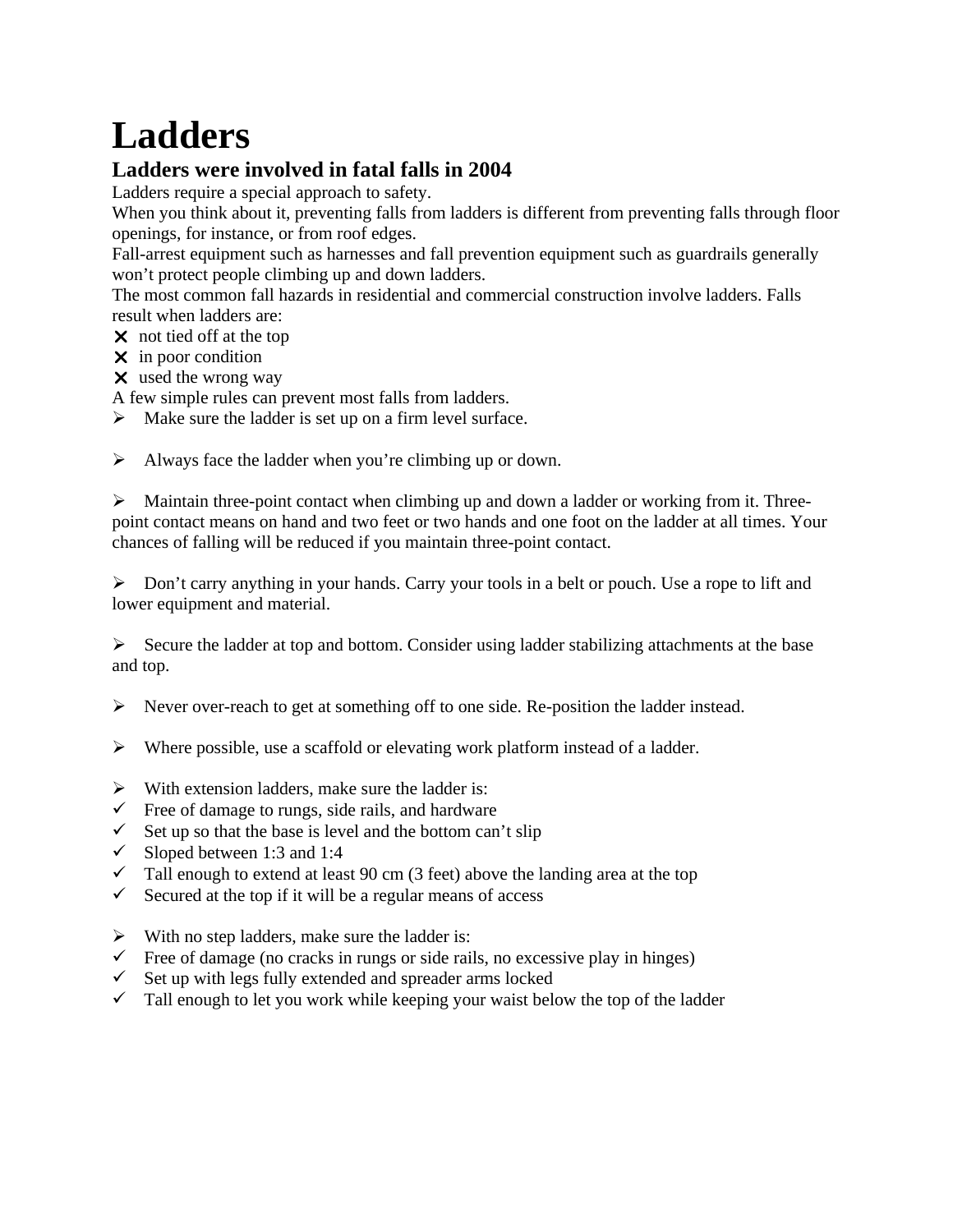## SAFETY TALKS / SAFETY FORMS

It is our intention at All Phase Electrical Services to have our work force knowledgeable in all aspects of safety practices. As our jobs change from day to day it is very important and now mandatory that the following procedure is followed;

The Journeyman in charge of the job is to (either before starting a job in the morning or starting a new procedure) to hold a safety talk. During this talk he is to explain to the crew the safety practices they are to follow.

At this time it is the responsibility of the crew to voice any concerns they have concerning safety.

Examples of this as follows;

Hard hats and safety glasses must be worn at all times

Safety harness must be worn while you are on man lift.

All power must be locked out and tagged only by personnel working on equipment etc.

Please fill in Safety Talk form neatly and return form/forms with your paper work for each site.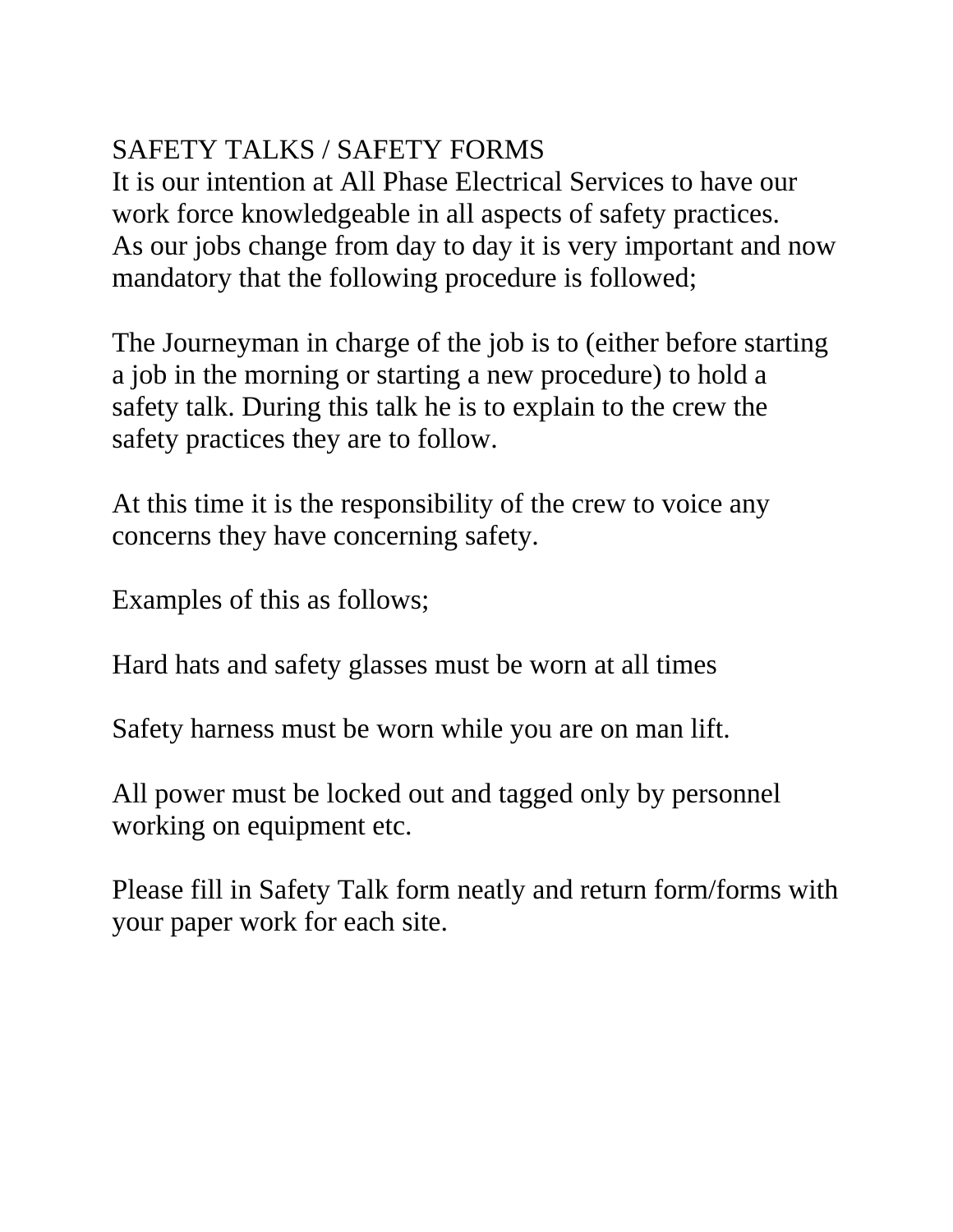## **SCAFFOLDS:**

Scaffolds are to be properly installed and equipped as per "The Occupational Health and Safety Act."

Scaffolds must be erected with all braces, pins, screw jacks, base plate and other fittings installed as required by the Act and Manufacturer.

Scaffolds must be equipped with guardrails.

Scaffolds over 2.5 meters (8 feet) high must be planked across their full width.

Scaffolds must be tied into a building at vertical intervals not exceeding three times the least lateral dimensions including the dimension of any outrigger stabilizing devices.

Wooden scaffold planks must be of good quality, free of defects such as loose knots, splits or rot, rough sawn 2" x 10" planks must be installed in a manner that prevents them from sliding. Wheels or casters on rolling scaffolds must be equipped with breaking devices and securely pinned to the scaffold frame. Scaffolds must be equipped with a proper ladder for access.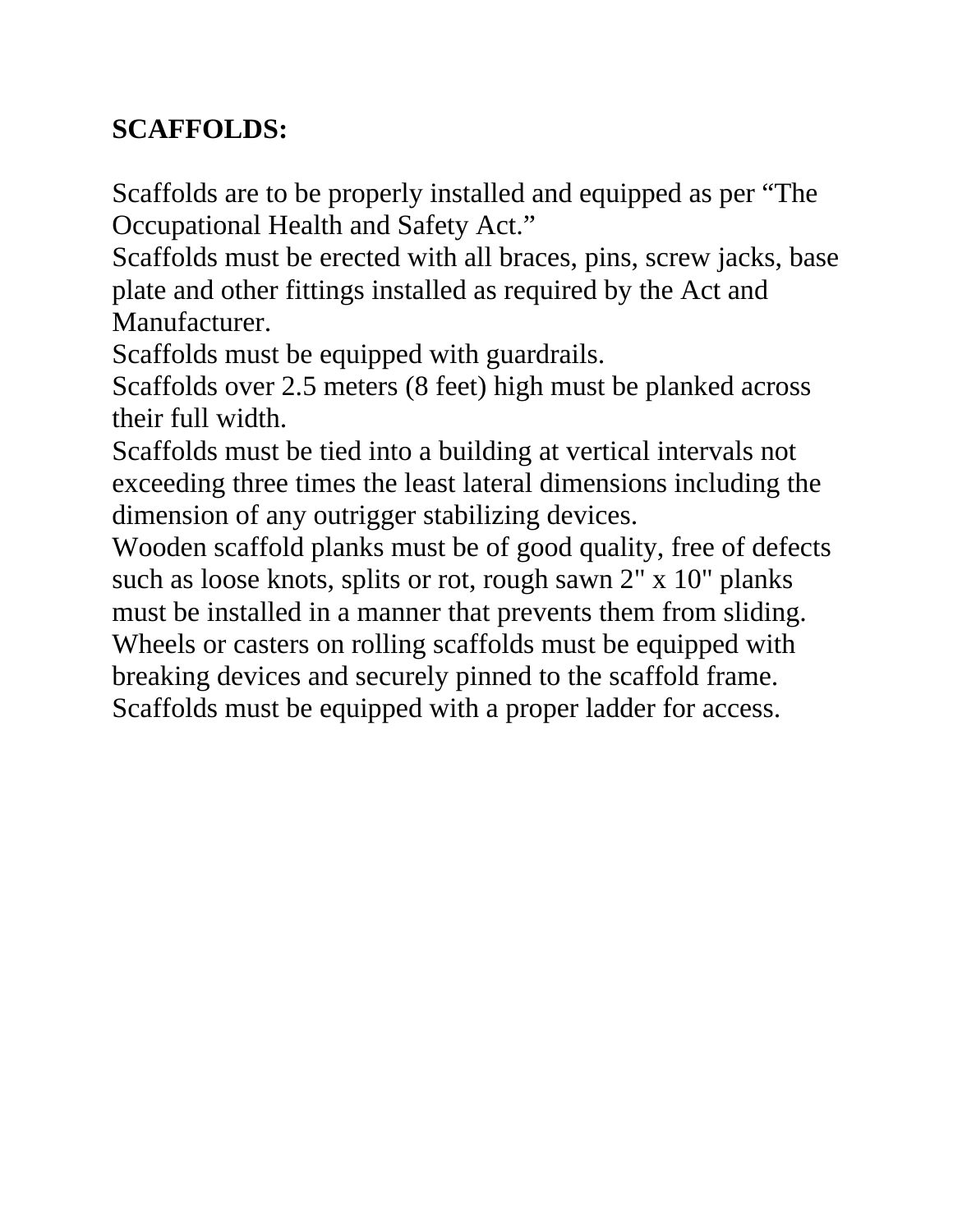## **GUARD RAILS:**

Guard rails consisting of a top rail, mid-rail and toe board must be provided around work platforms on all scaffolds, floor openings, ramps and open areas where a worker can fall from one level to another.

When guard rails or opening covers are temporarily removed, workers in the area must be protected by a safety harness and lanyard tied off to the structure. Barricades, guard rails and covers must be replaced in a proper manner immediately after work is completed.

#### **TRENCHES AND EXCAVATIONS:**

Where personnel are required to enter a trench or excavation; it must be properly sloped or shored and trench boxes used where required.

#### **ACCESS TO WORK AREAS:**

Ladders, scaffolds, swing stages, ramps and runways should be constructed, erected and secured in accordance with the regulations under the Act. When work areas are above or below ground, access to and egress from the work area must be provided and maintained in a safe condition.

#### **HOUSEKEEPING, STORAGE, CLEAN-UP:**

1. Materials and equipment should be stored, moved, piled and transported in a manner that will not endanger workers.

2. Waste material and debris **MUST NOT BE STORED** in areas of access and digress. Waste material to be lowered or carried from one level to another and deposited in proper containers.

3. Materials to be lifted by a crane or other lifting devices must not be stored under overhead power lines.

4. Insure that all tools, equipment, building supplies, hardware, etc. are securely locked or placed in a lockable storage area on a day-to-day basis.

5. Insure that all lockups have proper locking devices and entrance to these areas is controlled by the supervisor.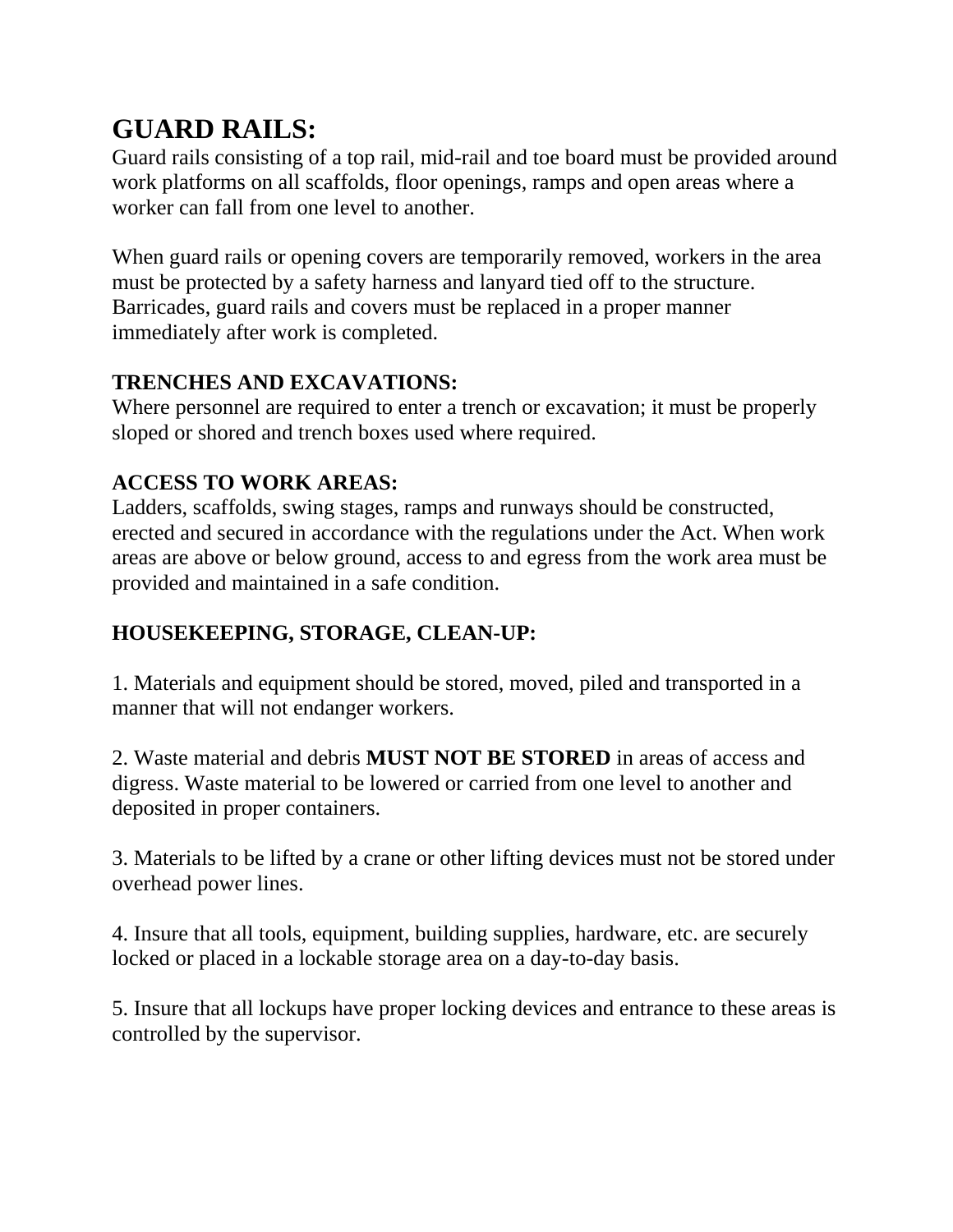#### TOOL MAINTENANCE:

It is the employer's responsibility to supply and maintain shop tools and other power equipment in good repair. It is the worker's responsibility to use such tools properly and to report any defects to the supervisor to ensure repair is initiated and proper tagging (complete with job number and contact person) of defective tools is carried out.

Electrical tools and equipment must be properly grounded or double insulated.

Always be sure that guards are in place and working.

For gasoline and solvents use only CSA certified containers in good condition.

Block wheels when equipment is not in use.

Electrical cables, extension cords, air hoses must be kept in good condition. Electrical repairs should be done by a qualified electrician. LIGHTING:

Stairs and work areas should be adequately lit at all times.

#### MATERIALS HANDLING/LIFTING:

1. Wherever practical heavy lifts should be done with mechanical lifting devices.

2. When manual handling is required, dollies, trucks and similar devices should be used where practical.

3. Workers should know their physical limitations and obtain help when a lifting task may be more than they can solely handle.

4. The Right Way to Lift: secure a good footing with the feet a comfortable distance apart, bend the knees – keep the back straight and lift with the leg muscles.

5. Use gloves when handling sharp, rough, heavy or hot materials.

6. Never carry a load so large that it obstructs vision.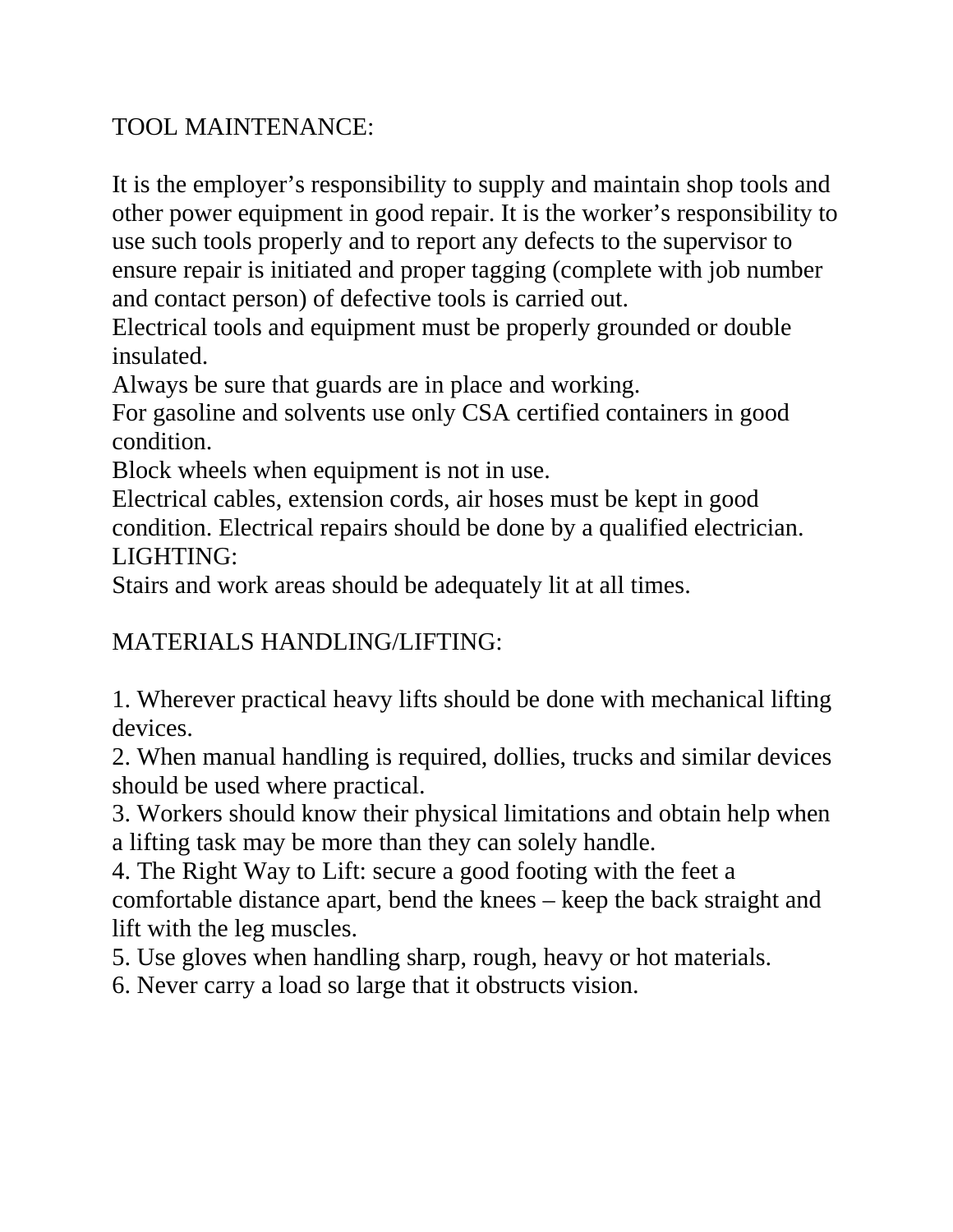### **LOCKOUT PROCEDURE**

The procedure below is being instituted for your own personal safety. Locking-out is the only positive way of guarding against accidental start-up of equipment. REMEMBER…..

### **NEVER WORK ON EQUIPMENT WITHOUT FIRST**  LOCKING-OUT!!!!

1. After the machine has stopped, the main disconnect switch must be locked in the off position. Where possible the fuses in the disconnect should be removed and left inside the bottom of the disconnect.

2. After the disconnect switch has been locked, a check must be made by pushing the start button to ensure that the correct Master switch has been disconnected.

3. Except as required for interim testing, the machine must be locked-out for all times until the work is completed.

4. Where more than one person is working on a machine, the multiple lock-out device is to be used and each person is to apply his or her own lock.

5. Check to see if there are any other sources of energy that may be a hazard, if so or if you are not sure you must contact your supervisor.

# **NOTE: THE ABOVE ARE THE MANDATORY STEPS IN THE LOCK-OUT PROCEDURE**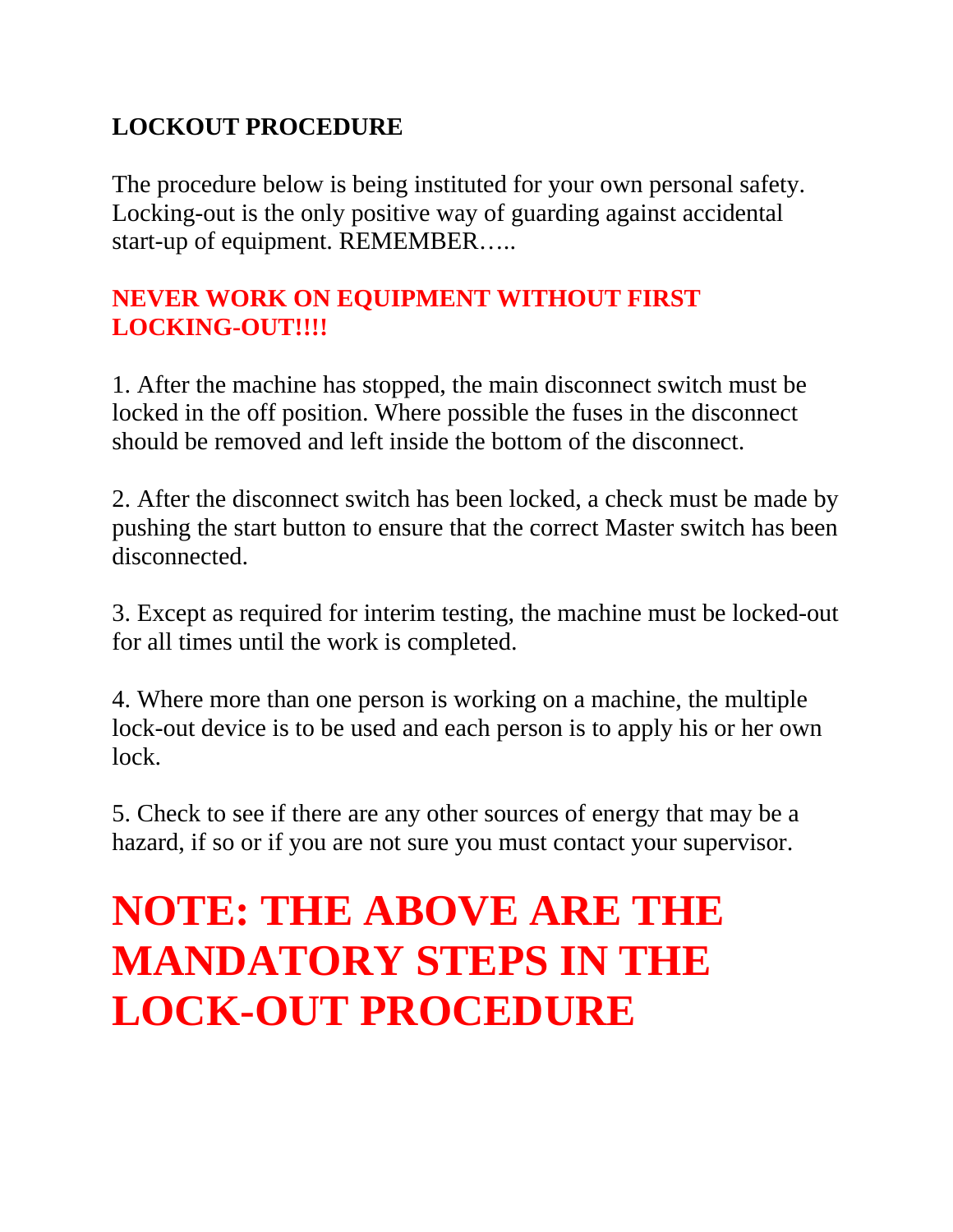#### **WORKING BESIDE UNPROTECTED OPENINGS AND EDGES:**

A worker must wear a safety harness with the lanyard tied off to a fixed support whenever the worker is more than three meters (10 feet) above the next level or above operating machinery, hazardous substances or objects regardless of the possible fall height.

#### **WORKING FORM SWING STAGES:**

A worker shall wear a safety harness with the lanyard tied off to: 1. An independent lifeline if the swing stage has only two independent suspension lines, or

2. The swing stage if it has four independent suspension lines (two at each end.)

#### **POWERED ELEVATING WORK PLATFORMS:**

In addition to the specific manufacturer's requirements for operating powered elevating work platforms and buckets, all operators of such equipment should: 1. Be thoroughly familiar with all operating instructions and safe load limitations;

2. Use three-points contact in mounting and dismounting equipment;

3. Keep the equipment free of slippery substances at all times;

4. Ensure no obstructions or workers are in the direct path of the equipment's operation;

5. Keep all guardrails and gates secured during operation;

6. Maintain proper distance from live electrical conductors or equipment at all times;

7. Ensure safety belts or body harnesses are as required; and

8. Ensure the equipment rests on a firm level surface.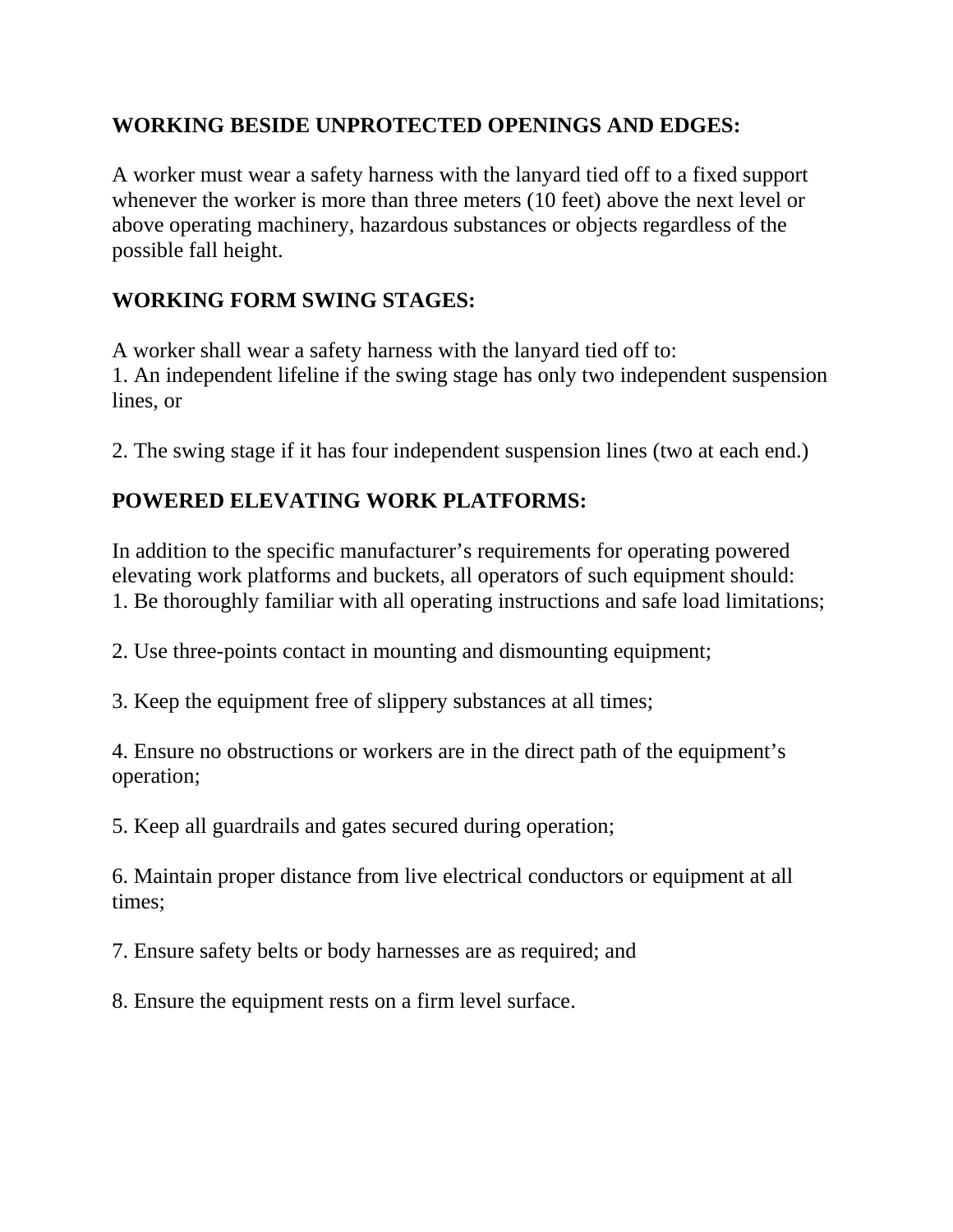# **LIVE CIRCUITS**

# **The following procedure is mandatory;**

It is our intention at All Phase Electricial Services Inc. to not work on live circuits; however we acknowledge that in certain circumstances leave us with no choice. In these instances the Journeyman is **NOT TO WORK ALONE** and must call his Supervisor to let him know that he is going to have to work "live".

Before the Journeyman starts any "live" procedure he must be wearing his rubber safety gloves, his face shield, and he must lay his high voltage rubber mat down, where he will be standing. Journeymen must evaluate if the task can be done safely. If not arrangements to have the power shutdown at a later date will be made.

The Journeymen must be aware of their immediate surroundings, for instance;

1. Is there any potential for me to come in contact with live circuits?

2. Is there potential for me to ground myself when I am working on live circuit? If so how do I minimize this risk?

3. Do I have the correct tools to do job safely?

- 4. Do I need to block a door from opening?
- 5. Do I need to rope off the area?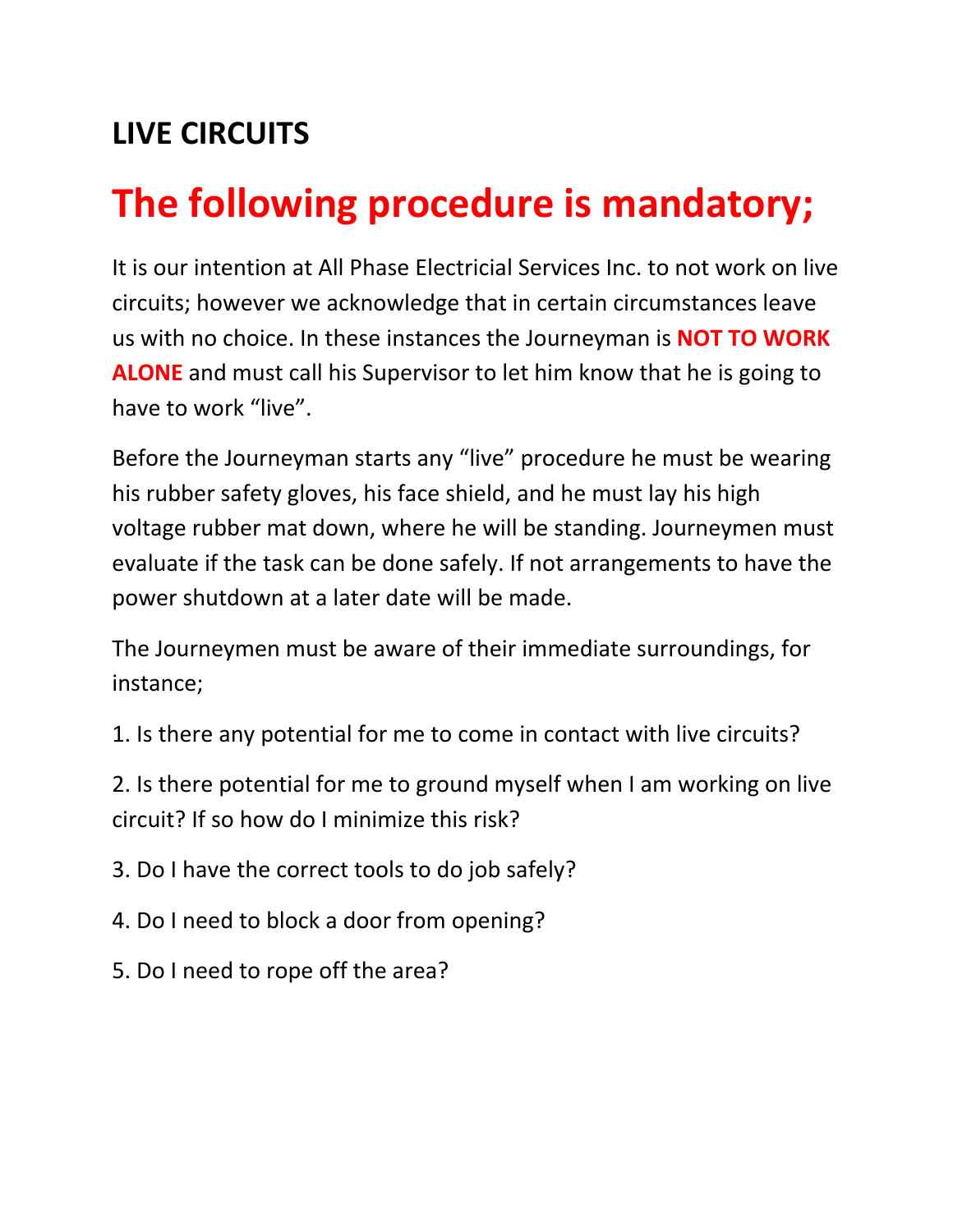## **FIRE PROTECTION:**

Precautions shall be taken at all times to prevent the outbreak of fire in the work place.

Fire extinguishers must be readily accessible, properly maintained, regularly inspected and promptly refilled after use.

In addition to being familiar with the operation and location of all fire fighting equipment, all employees should be aware of the various categories of fire extinguishing equipment.

**Class "A" Extinguishers** – are for fires in ordinary combustion material such as wood, paper textiles, where a quenching cooling effect is required.

**Class "B" Extinguishers** – for flammable liquid and gas fires such as oil, gasoline, paint and grease where oxygen exclusion or flame – interruption is essential.

**Class "C" Extinguishers** – for fires involving electrical wiring and equipment where the non-conductivity of the extinguishing agent is crucial.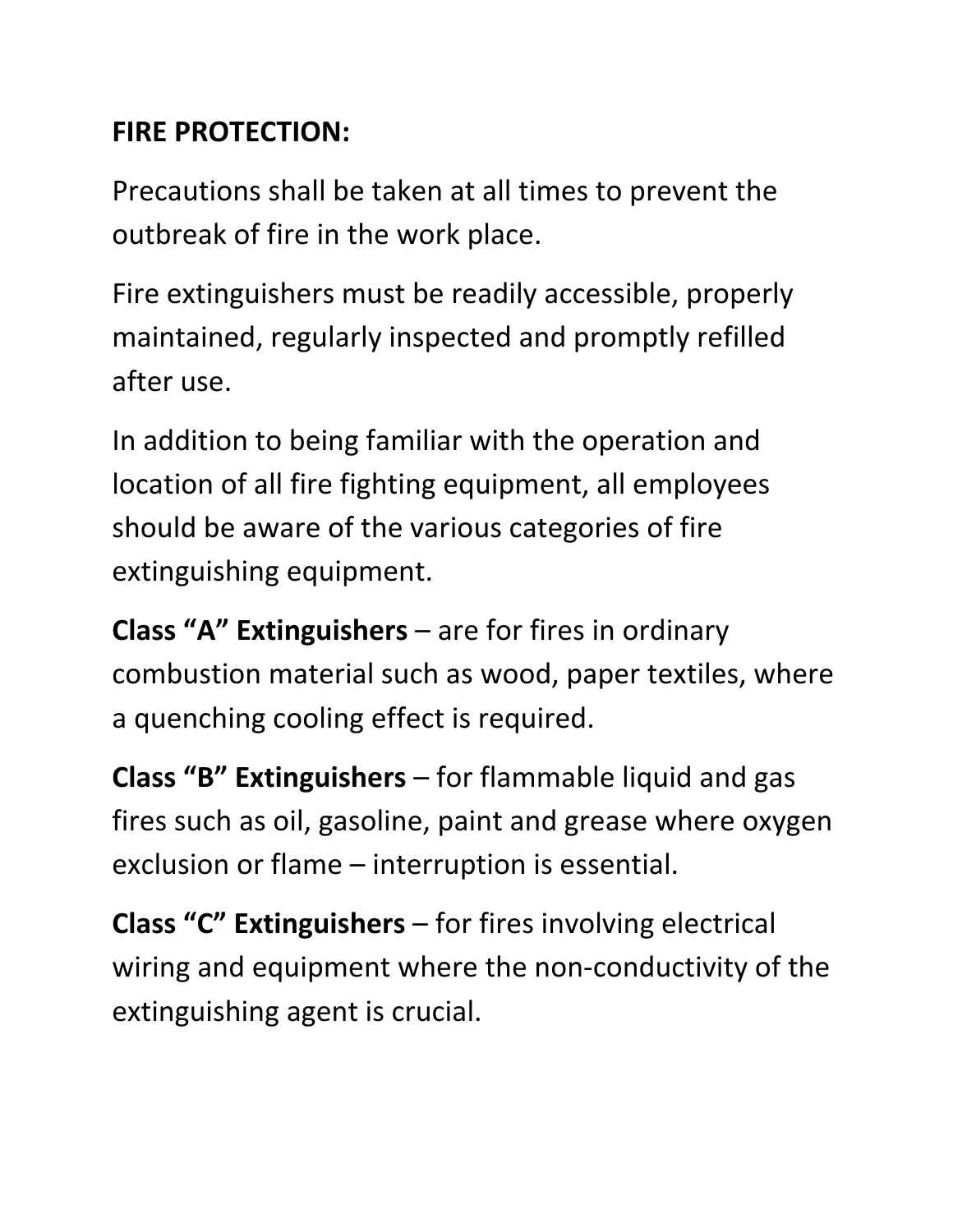# **HAZARDOUS MATERIAL IDENTIFICATION AND HANDLING:**

**DEFINITION:** Hazardous material is material in a form which by its nature, may be flammable, explosive, irritating, corrosive, poisonous, or may react violently with other materials if used, handled or stored improperly.

Included are substances prohibited, restricted, designated or otherwise controlled by law.

All hazardous materials found in the work place will be identified in accordance with the work place hazardous material information system (WHMIS) requirements of the Occupational Health and Safety Act.

See next page for Hazard Symbols.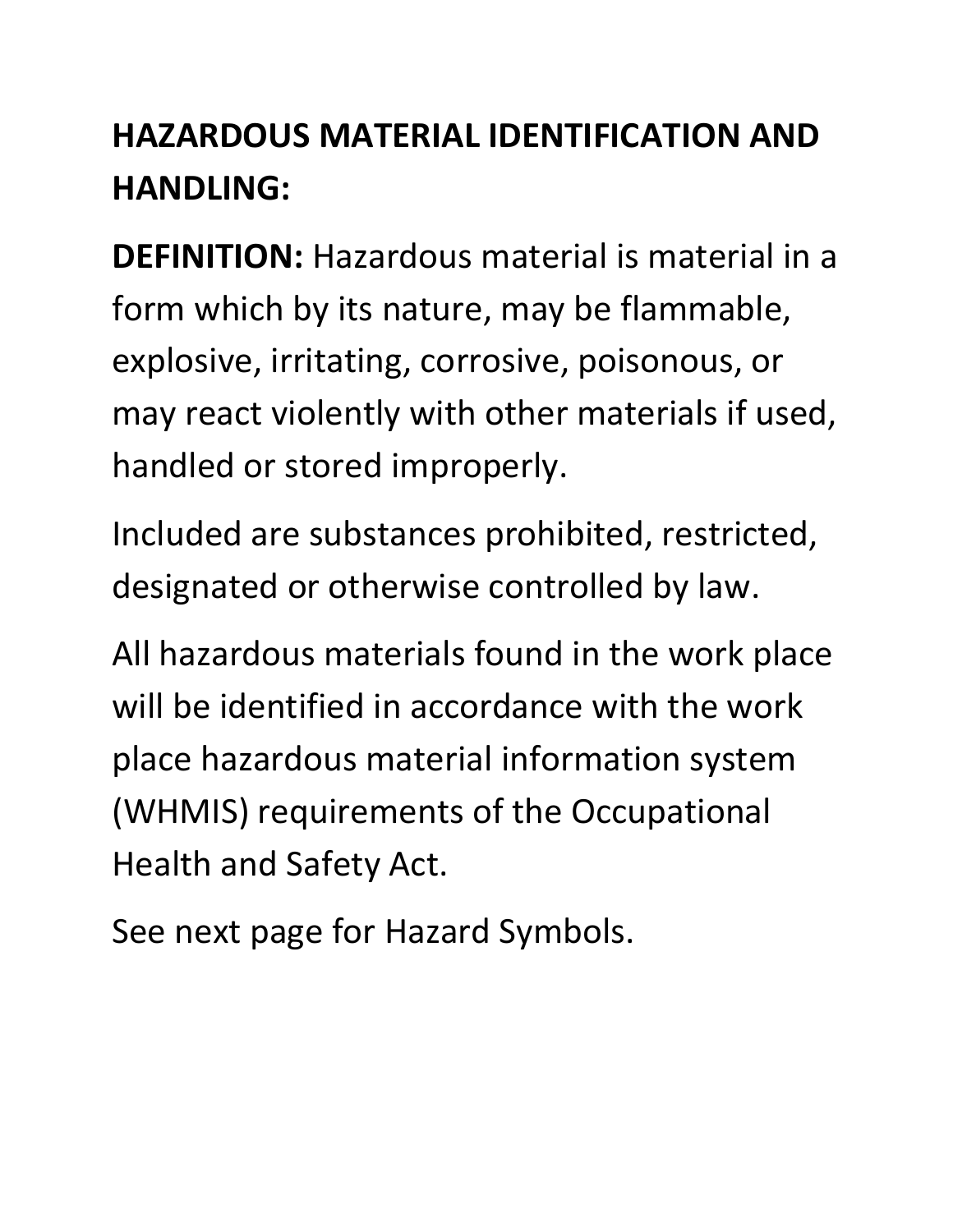# **WHMIS HAZARD SYMBOLS**





**CLASS B:** Flammable and combustible material







2. Materials causing other toxic effects



CLASS D: 3. Biohazardous infectious material



**CLASS E:** Corrosive material

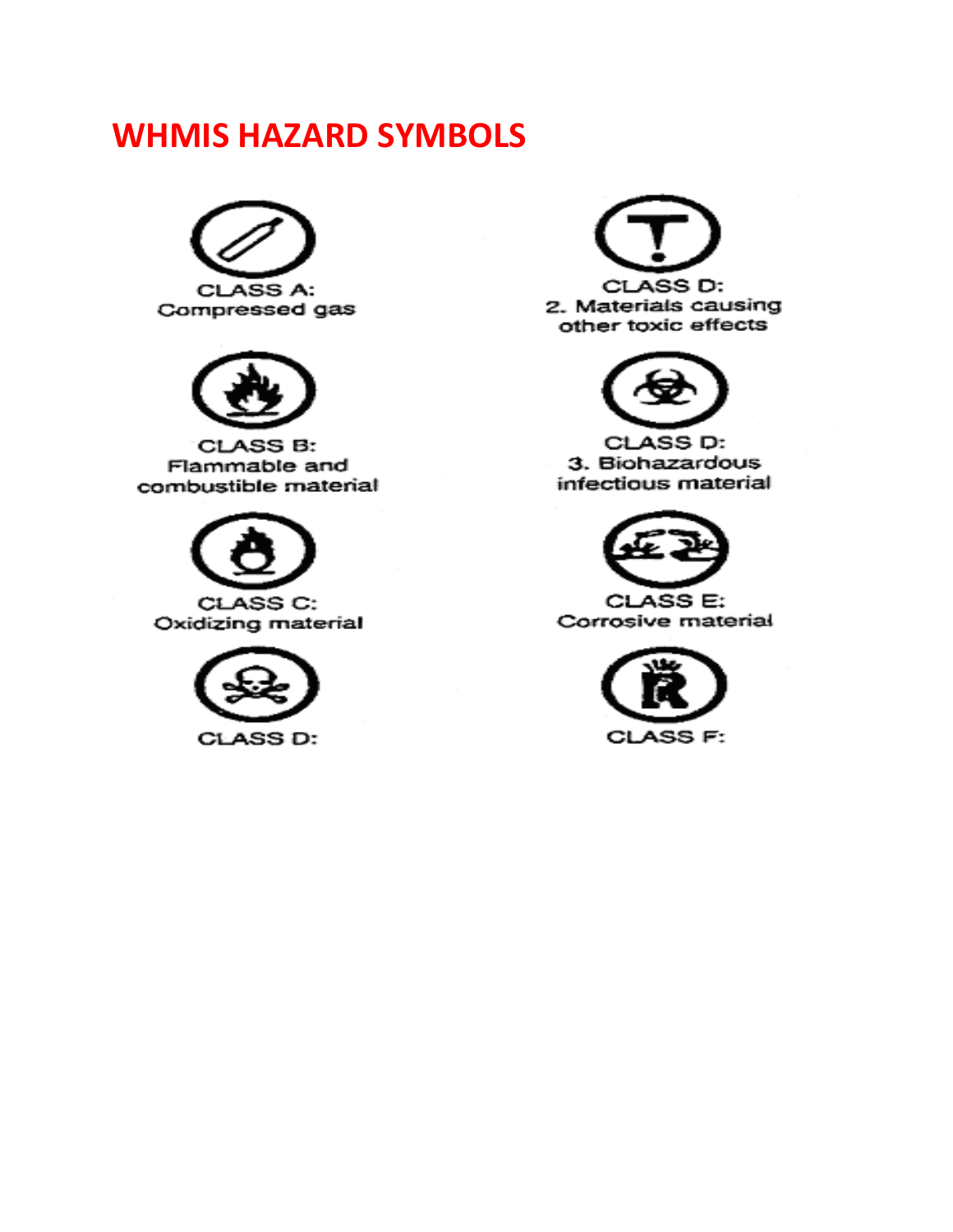# **SAFETY HARNESSES AND LANYARDS:**

All safety harnesses and lanyards must be CSA Certified. Safety harnesses must be snug fitting and worn with all hardware and straps intact and properly fastened. Lanyards must be 16 millimeters (5-8") diameter nylon or equivalent.

The D-ring on the safety harness should be in the centre of the back. The lanyard should be secured to a rigid support or lifeline, preferable higher than waist level, and be kept as short as possible (no more than 1.5 meters – 5 feet) to reduce fall distance. When the lanyard is wire rope or nylon webbing, a shock absorber must be used.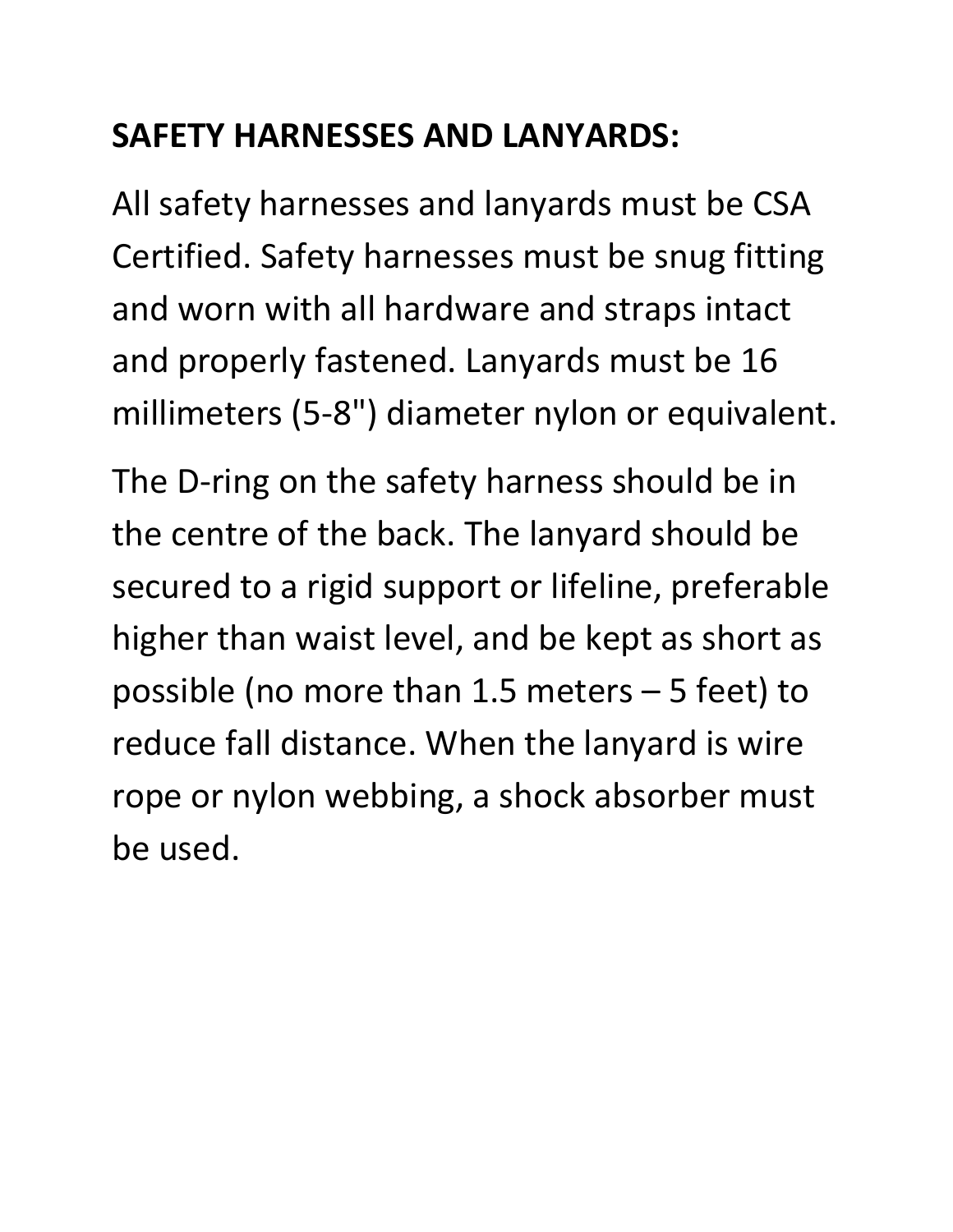# **ALL LIFELINES MUST BE:**

1. 16 millimeters (5/8") diameter polypropylene or equivalent:

2. used by only one worker at a time;

3. Free from any danger or chafing;

4. Free of cuts, abrasions and other defects;

5. Long enough to reach the ground or knotted at the end to prevent the lanyard from running off the lifeline.

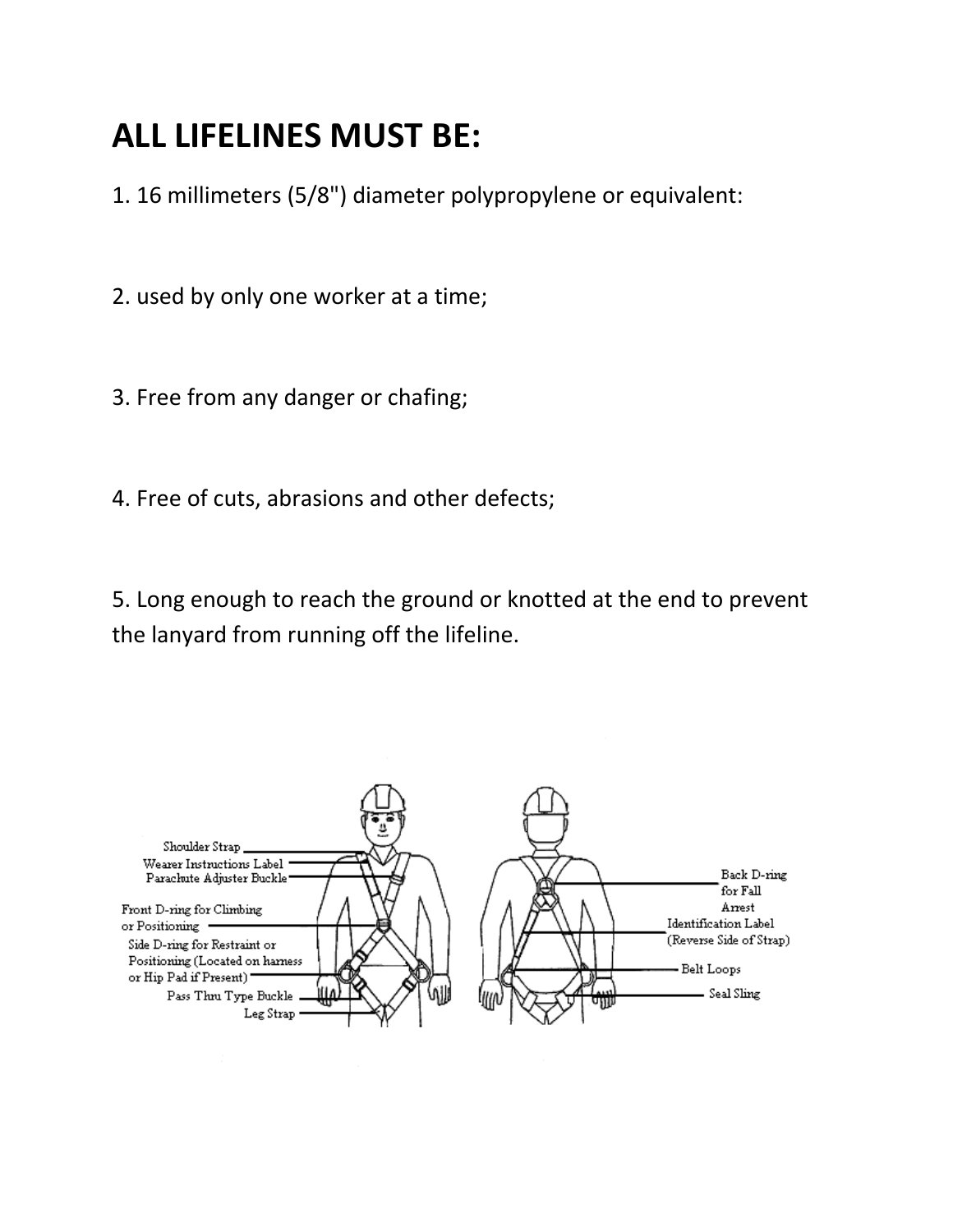#### **FALL PROTECTION:**

**Purpose:** Full body harnesses are designed to be components in personal fall arrest, restraint, positioning, rescue or climbing systems (depending upon style of harness, see figure #1). These harnesses may be used in most situations where a combination of worker mobility and fall protection is needed. (Ex. Inspection work, general construction, maintenance work, oil productions, confined space work, etc.)

The following application limitations must be recognized and considered before using this product:

**Corrosion:** Do not leave this equipment for long periods in environments where corrosion of metal parts could take place as a result of vapors rising into the atmosphere from organic materials. Caution should be exercised when working around sewage or fertilizer because of their high concentration of ammonia which is very corrosive. Use near sea water or other corrosive environments may require more frequent inspections or servicing to assure corrosion damage is not affecting the performance of the product.

**Chemical Hazards:** Solutions containing acids, alkalies, or other caustic chemicals, especially at elevated temperatures may damage full body harnesses. When working with such chemicals, frequent inspection of the entire full body harnesses must be completed. Consult supervisor if doubt exists concerning the use of this equipment around chemical hazards.

**Heat:** Full body harnesses are not designed for use in high temperature environments. Protection should be provided for the harness when used near welding, metal cutting or similar activities. Hot sparks may burn or damage the harness webbing.

**Electrical Hazards:** Due to the possibility of electrical current flowing through the hardware or connecting, use extreme caution when working near high voltage power lines.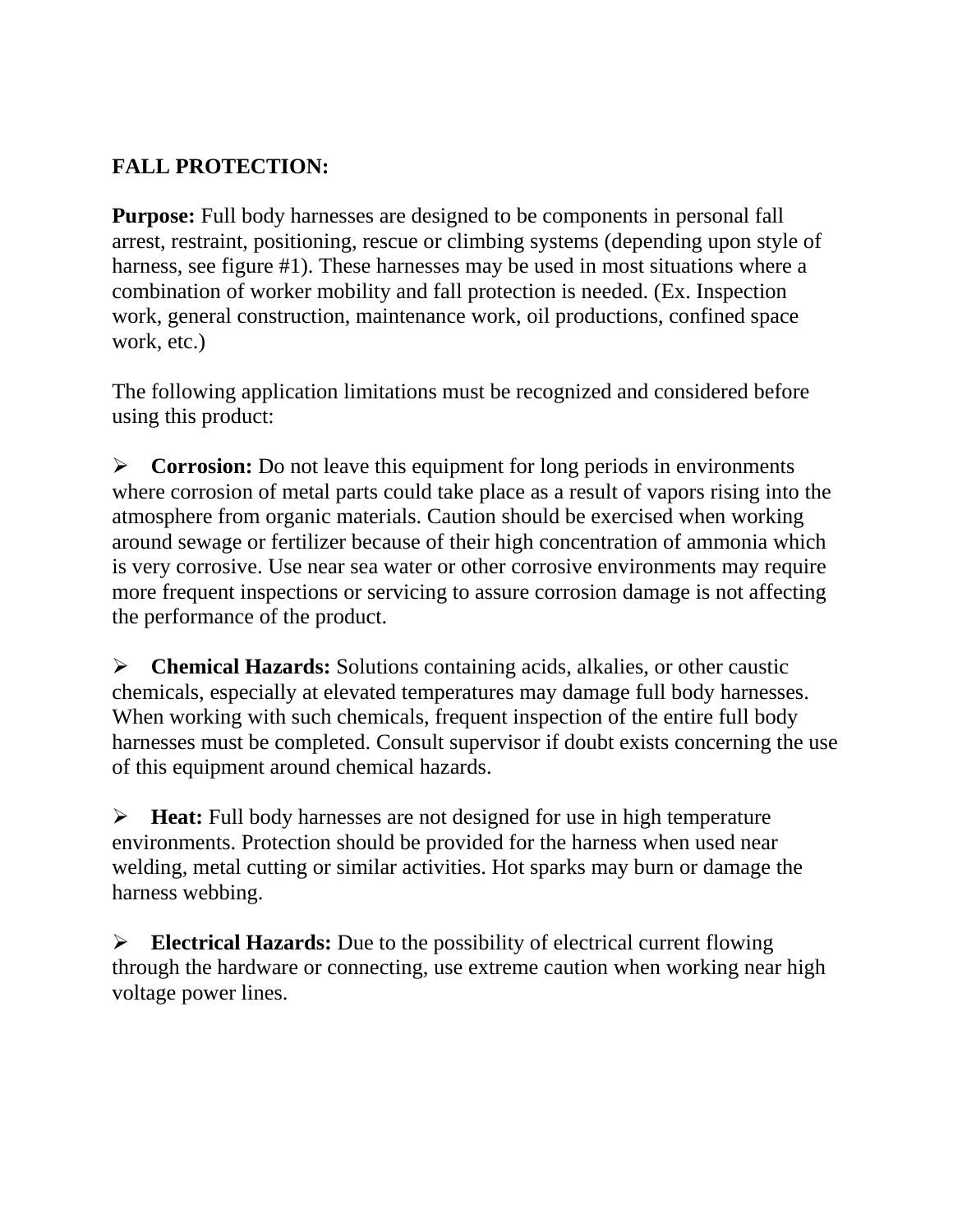#### **FALL PROTECTION CONTINUED**

**Capacity:** Full body harnesses are designed for use by persons with a combined weight (person, clothing, tools, etc.) of no more than 310 lbs.

**Normal Operations:** The harness has been designed to disperse the impact forces throughout the body should a fall occur. Full body harnesses subjected to arresting a fall or impact forces must be immediately removed from service and destroyed. Full body harnesses showing excessive wear or deterioration must also be destroyed. You supervisor is to be notified immediately.

#### **System Requirements:**

**Compatibility of Components and Subsystems:** Full body harnesses are designed for use with approved components. Use of this harness with nonapproved components may jeopardize compatibility between equipment which could affect the reliability and safety of the complete system.

**Compatibility of Connectors:** Connectors (i.e. hooks, D-Rings, carabiniers, etc.) must be capable of supporting 5000 lbs. (22KN) minimum. Caution must be taken to assure compatibility between connecting hooks and the connection point of the harness or anchorage. Non-compatible connectors may accidentally disengage (roll-out). Connectors must be compatible in size, shape and strength. The connecting subsystem (lanyard, self retracting lifeline, rope grab and lifeline, shock absorbing lanyard, etc.) must be classified as suitable for use in your application (i.e. fall arrest, restraint, positioning, rescue or climbing). For fall arrest applications, the maximum arresting forces must not exceed 1800lbs. **Refer to instructions supplied with connecting subsystem to determine suitability.** 

**Anchorage Strength:** Anchorages selected for personal fall arrest systems (PFAS) shall have a strength capable of sustaining static loads, applied in the directions permitted by the PFAS, of at least: (A) 3600 lbs. (16KN) when certification exists (Reference ANSI Z359.1-1992 for certification definition), or (B) 5000 lbs. (22.2KN) in the absence of certification. When more than one PFAS is attached to the anchorage, the anchorage strengths set force in (A) and (B) above shall be multiplied by the number of personal fall arrest systems attached to the anchorage.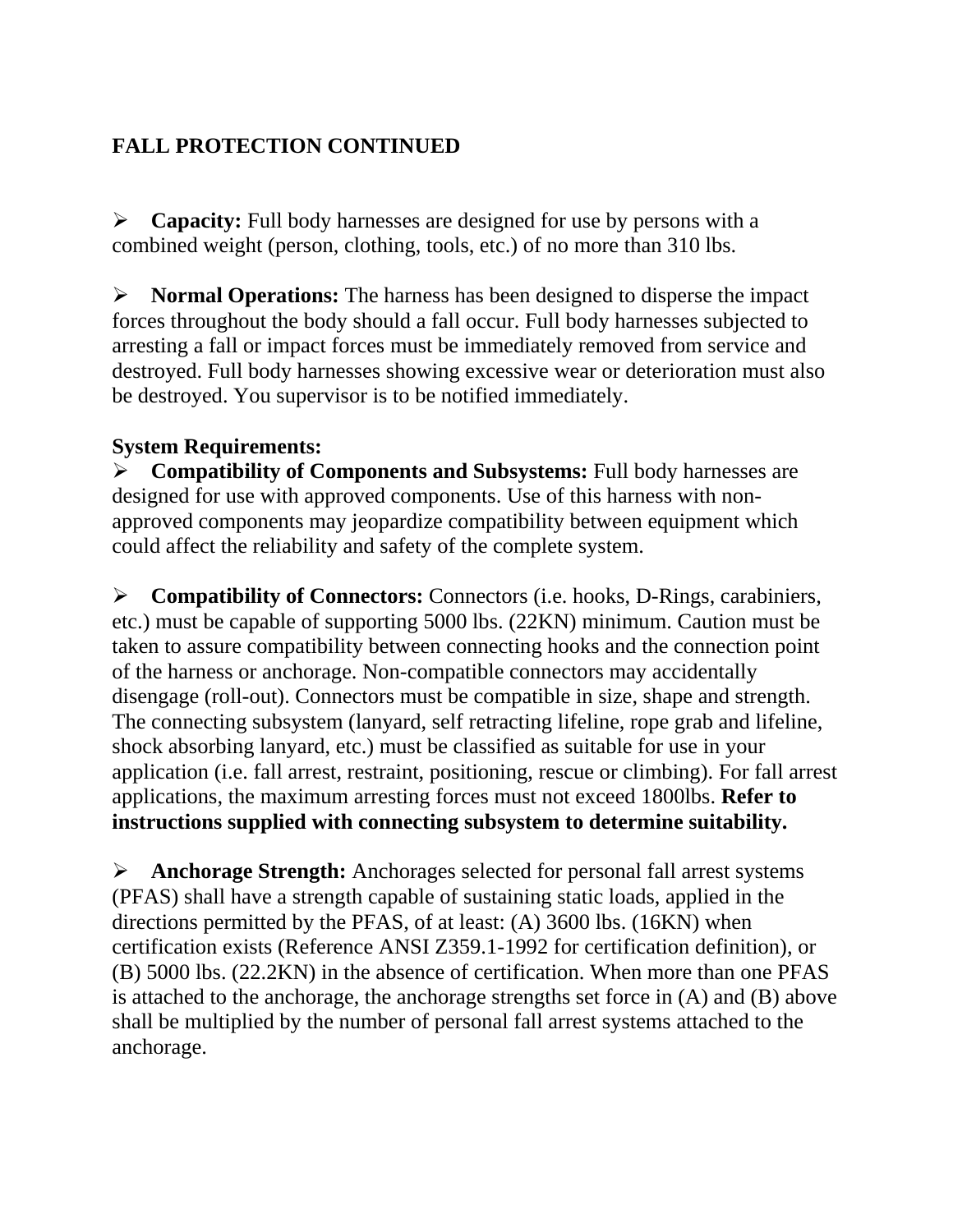#### **FALL PROTECTION CONTINUED**

#### **Operation and Usage**

**WARNING:** Consult your doctor if there is any reason to doubt your fitness to safely absorb the shock from a fall arrest. Age and fitness seriously affect a workers ability to withstand arrest forces. Pregnant women or minors must not use full body harnesses.

**WARNING:** Do not alter or attentionally misuse this equipment; your safety may depend on it. Consult when using this equipment in combination with components or subsystems other than those described in this manual. Some subsystem and component combinations may interfere with the proper operation of this equipment. Use caution when using this equipment around moving machinery and electrical hazards.

**Before each use** of this or any fall protection equipment carefully inspect it to assure that it is in serviceable condition. Check for worn or damaged parts; ensure all hardware (i.e. D-Rings, buckles, etc.) is present and secure and is not distorted, or has any sharp edges, burrs, cracks, or corrosions. Make sure that buckles work properly. Inspect webbing for ear, cuts, burns, frayed edges or other damage. Refer to section 5.0 for further inspection details. Do not use if inspection reveals an unsafe condition.

**Plan** your fall protection system before starting your work. Take into consideration factors that affect your safety before, during and after a fall. The following list gives some important points to consider when planning your system.

**Anchorage:** Select an anchorage point that is rigid and capable of supporting required loads, see section 2.3. The anchorage location must be carefully selected to reduce possible free fall and swing fall hazards and to avoid striking an object during a fall.

**Free Fall:** Do no work above your anchorage point; increased fall distance will result. PFAS must be rigged such that the potential free fall is never greater than 6 ft. Avoid working where your connecting subsystem may cross or tangle with that of another worker. Do not allow the connecting subsystem to pass under arms or between legs. Never clamp, knot or otherwise prevent the connecting subsystem from working properly. See figure #3.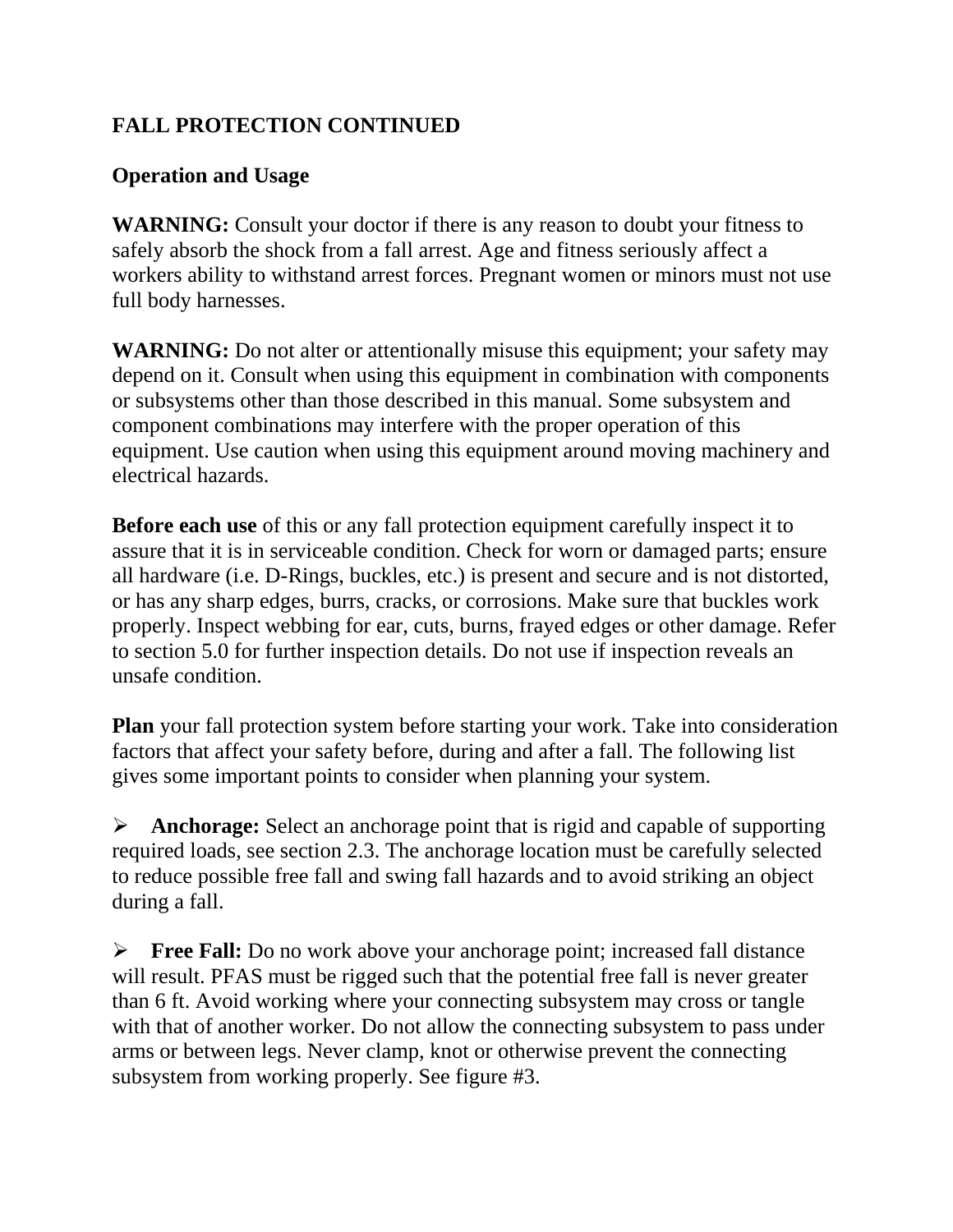## **FALL PROTECTION CONTINUED**

## **Hoisting and Rigging:**

1. Never exceed safe working loads of slings and rigging hardware;

2. Determine load weight before rigging it;

3. Keep wire rope away from cutting and welding operations;

4. Destroy defective hardware, slings, chains and tackle.

# **NOTIFY YOUR SUPERVISOR FIRST;**

5. Rig loads to prevent them from loosening or coming apart;

6. Use tiglons to guide heavy, long or awkward loads;

7. Stand clear when loads are being lifted or lowered;

8. Keep rigging, loads and hoisting equipment away from overhead power lines;

9. Communication between crane operators and workers should be clear and concise. Use a competent signal-person.

**See next page for Hoisting Signals.**